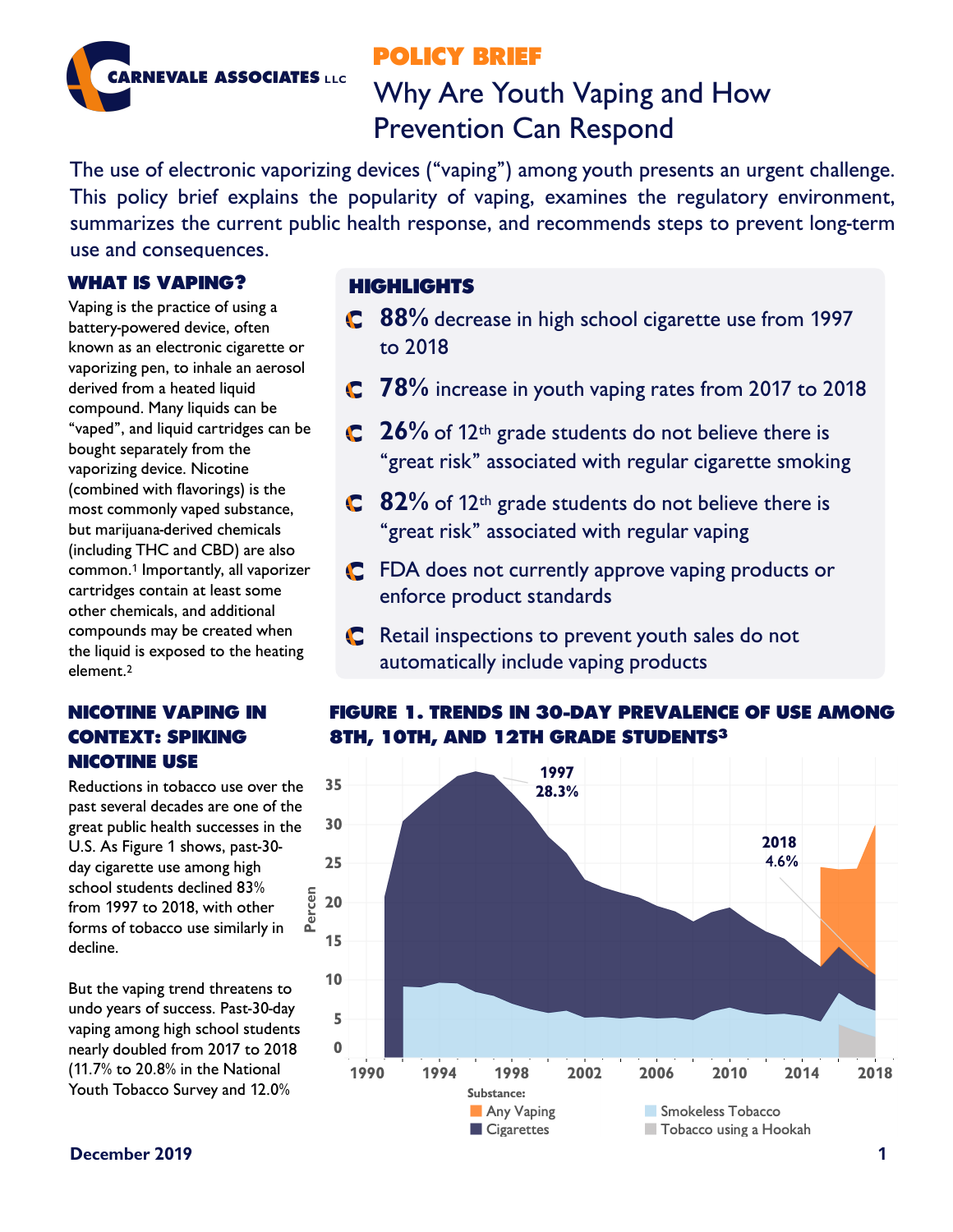to 19.2% in Monitoring the Future). And research suggests that vaping prevalence is also increasing among adults.4 As Figure 2 shows, surveys have found that many youth view vaping as different from smoking or using other tobacco products,<sup>5</sup> and vaping has surged in popularity even as tobacco prevention measures have remained in place – presenting a challenge for prevention. This requires a public health response.

that Vitamin E acetate was found in all 29 lung fluid samples it examined. Vitamin E acetate is most commonly found as a thickening or diluting agent in some illicit THC vaping products, but it may also be found in legal products.8 Much of the danger and confusion stems from the regulatory systems in which vaping operates.

## **FIGURE 2. GAPS IN PERCEPTIONS OF HARM AMONG STUDENTS6**

Percentage of 12th Grade Students Who Believe Using the Following Tobacco Products Does Not Pose a "Great Risk"



#### **WHAT IS THE ACCUTE VAPING DANGER?**

As of November 5, 2019, the Centers for Disease Control and Prevention (CDC) confirmed at least 2,051 cases of acute lung injury among individuals with a history of vaping.7 Though the precise cause of injury is currently unknown, the CDC identified chemical exposure from vaping as the suspected cause. So far, there have been at least 39 fatalities. The CDC also announced

#### **VAPING REGULATION**

Because "vaping" can refer to vaporizing a host of different products, the regulatory environment is complex. There are also considerable black markets for both THC and nicotine vapes. As of August 2014, there were at least 460 vaping brands and 7,770 flavors available online.9 And, though black markets affect both THC and non-THC products, the regulatory environments are very different.

THC vapes are illegal under federal law but may be state-legal under recreational or medical marijuana laws. Federal agencies – including the U.S. Food and Drug Administration (FDA) – play no role in regulating THC vapes. THC vape markets are regulated entirely at the state level, if at all. Though THC vapes may play a large role in the acute danger, this brief will focus primarily on non-marijuana vaping.

The FDA is the federal agency responsible for regulating nicotinebased vapes. But federal regulation is in its infancy. Currently, the FDA does not review or regulate vaping products before they are released to market. In August 2016, the FDA asserted the authority to regulate vaping products as tobacco and immediately prohibited the sale of vaping products to minors.10 The FDA has also issued warning letters over youth-focused advertising, required businesses to register their points of sale and products sold, and forced manufacturers to provide ingredient listings and other documentation.11

Functionally, vaping devices are subject to no additional regulatory oversight – so the accuracy and completeness of manufacturerprovided information is unverified. For instance, while some leading brands have advertised their small number of ingredients,<sup>12</sup> studies have found ingredients not listed, including toxic metal particles.<sup>13</sup> Because of the weak regulation, we cannot know whether this is a reporting oversight or product design flaw (e.g., if particles have dissolved from the metal heating coils into the liquid). Manufacturers have until August 2022 to submit premarket product applications14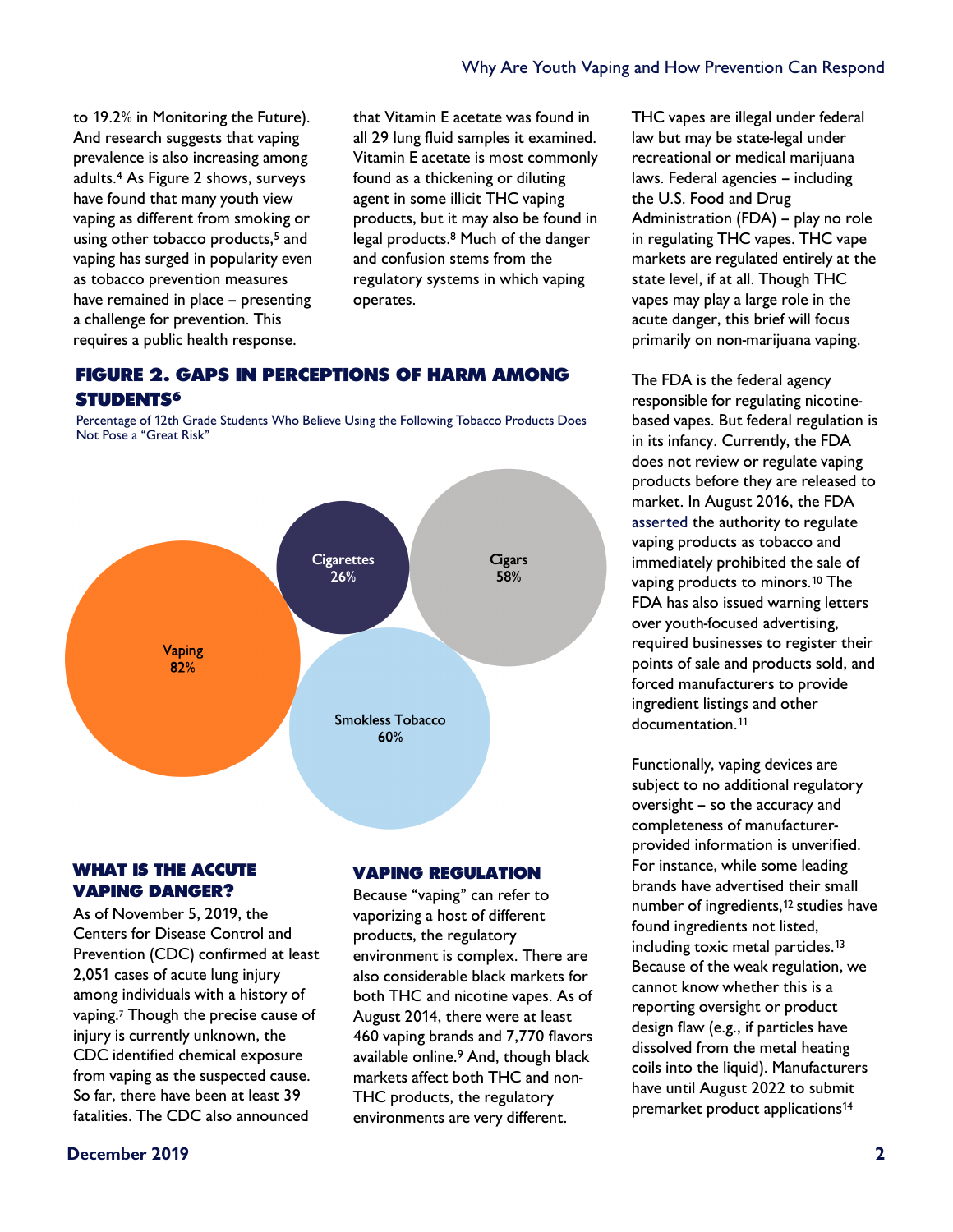#### Why Are Youth Vaping and How Prevention Can Respond

and the FDA has not disclosed what it will enforce.

#### **LONG-TERM NICOTINE VAPING RISKS**

Acute vaping injuries require an immediate response, but the potential long-term effects are also alarming. There is less research on vaping than on cigarettes or other tobacco products, largely because vaping is still new. Given the significant risks associated with other forms of tobacco use, vaping may be preferable to smoking for adults who already smoke. Notably, some findings suggest that vaping may be more effective than nicotinereplacement therapy at reducing rates of smoking among adults.15

But there are many risks associated with vaping. Research has established the health effects of nicotine exposure<sup>16</sup> and THC exposure among youth.17 One new study has even found an association between vaping nicotine and lung cancer in mice.18 There is also general risk regarding the unknown effects of inhaling aerosolized chemicals yet to be studied. Manufacturers often point to vape chemicals as safe in other contexts, such as topical ointments or beauty products, but little to no research exists on their safety when inhaled.

#### **CURRENT RESPONSES**

Policymakers should consider responses to two distinct but related challenges: (1) the acute lung injuries and (2) the rising prevalence of vaping and associated long-term risks. In some cases, strategies to address these challenges will align, but in others they will not.

Several jurisdictions have responded with vaping bans – though they vary widely in duration (permanent vs. temporary) and scope (all vapes or only certain types) and possibly in policy objectives as well. San Francisco became the first U.S. jurisdiction to ban all vaping products not approved by the FDA – effectively banning all vapes until the FDA begins regulatory enforcement. Massachusetts enacted a four-month ban of all vaping products, and New York announced a permanent ban on liquid compound flavorings, which are believed to appeal to youth. Other jurisdictions have followed with more temporary bans.<sup>19</sup> Yet many bans have been blocked by state courts as cases brought by vaping stores and industry groups are heard.20 Meanwhile, the CDC and some state health agencies have recommended against vaping marijuana products, due to growing evidence that lung injuries may stem from their use.

Other jurisdictions have taken actions more clearly designed to reduce youth vaping.21 Many have included vaping in their tobacco control policies, by defining vaping as a type of "smoking." Some have also implemented public awareness campaigns, developed fact sheets and infographics, and created toolkits for talking with youth about vaping. Additionally, as Figure 3 shows, 18 states so far have raised their minimum age to purchase tobacco to 21, often including vaping products.

Unfortunately, little research has been conducted to determine the effectiveness of these prevention efforts. Researchers have collected a large body of evidence on the effectiveness of tobacco prevention. But the skyrocketing popularity of vaping occurred even as successful tobacco prevention interventions continued, suggesting that new approaches may be necessary.



#### **FIGURE 3. STATUS OF TOBACCO PURCHASING AGE**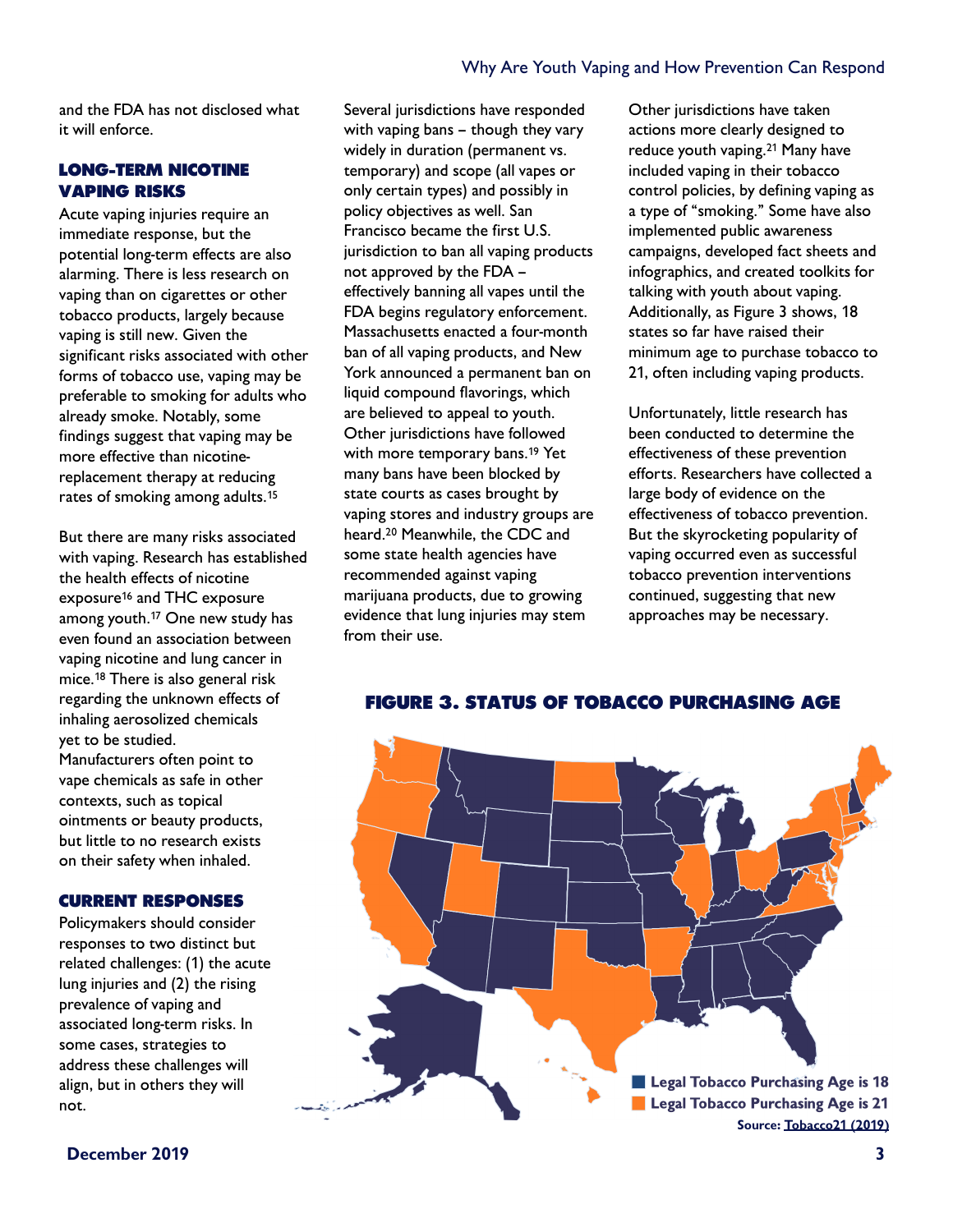#### **RECOMMENDATIONS TO PREVENT YOUTH VAPING**

#### **1. Expand Regulatory Oversight of Devices and Liquids**

The FDA has not yet implemented a product approval process or published future standards for the vaping industry. The FDA should accelerate this process – before the current target of August 2022 – and implement standards to ensure that vaping products are as safe as possible. While there will always be inherent risk associated with nicotine consumption, the FDA should ensure that flavorings and filler ingredients do not pose a toxic risk. The FDA should also review device construction and assess whether products have been adequately designed to prevent accidents.

#### **2. Address the Gap in Youth Perceptions of Harm**

As Figure 2 shows, 82% of 12th grade students say there is not a "great risk" in nicotine vaping, compared with 26% for smoking cigarettes. Studies have also found that e-cigarette users, particularly young adults, have numerous positive expectations associated with vaping and that youth regularly hear positive messages about vaping from family members who vape.<sup>22</sup>

The full extent of vaping risks is unknown, and vaping may be less risky than cigarette use, barring the acute lung injuries. However, vaping is considerably riskier than youth perceive it to be – which presents a public health challenge. The nature of this risk gap is not well-studied. It must be a focus for both researchers and preventionists. Researchers should also study the long-term effects of vaping.

#### **3. Expand Youth Sales Enforcement**

Although the FDA prohibits the sale of vaping products to youth under age 18, that prohibition is weakly enforced at both brick-andmortar and online stores. The primary mechanism to prevent brick-and-mortar youth purchases are inspection protocols under the Synar Amendment of tobacco product sales. However, Synar does not define "tobacco products," instead relying on states to do so. As of FY2018, only 19 states had asked to include vapes under Synar.<sup>23</sup> Other states should also revise their inspection protocols to include vapes, enabling inspectors to verify that retailers are not selling vaping products to youth.

Online enforcement actions have centered on negotiating with payment and shipping companies to block impermissible payments and prevent shipping for tobacco products.24 In addition, in March 2010, the Prevent All Cigarette Trafficking (PACT) Act created additional tax collecting and reporting requirements for online vendors.25 Currently, negotiated limitations and PACT Act requirements do not apply to vaping products – making online vape purchases significantly easier than cigarette purchases (in 2014 there were 460 vaping brands and 7,700 flavors available). Policymakers should expand the scope of successful online enforcement mechanisms to include vaping products.

#### **4. Increase the Minimum Legal Age of Purchase**

From a public health perspective, increasing the minimum legal age to purchase harmful products is one of the more effective actions a government can take. In the past three years, 18 states have raised their minimum legal age to purchase tobacco products from 18 to 21, usually including vaping products. The remaining states and the federal government should approve similar changes. Raising the minimum legal age for alcohol showed associations with decreased use and many other positive outcomes for nearly all ages.26

#### **CRISIS RESPONSE**

The acute lung injuries associated with vaping present a major shortterm challenge for policymakers. The most common responses – vaping bans and voluntary sales restrictions – are well-intentioned but run the risk of diverting existing users to the black market and/or to cigarettes, each of which raises its own dangers and public health concerns. Bans and restrictions may be the most effective public health activities available, but policymakers must carefully examine the pros and cons. These approaches are not without risk.

Less controversially, all jurisdictions should issue warnings about the association between vaping and acute lung injury and the uncertainty about which specific products are responsible. Health agencies should also stress that the safest course is to avoid vaping – at least for now. Policymakers should encourage continued research on the issue, easing researcher access to resources, and be prepared to act if or when specific sources of danger are identified. Banning specific products that have been proven to cause acute injury should present fewer unintended consequences than more sweeping bans and may also help side-step legal challenges.